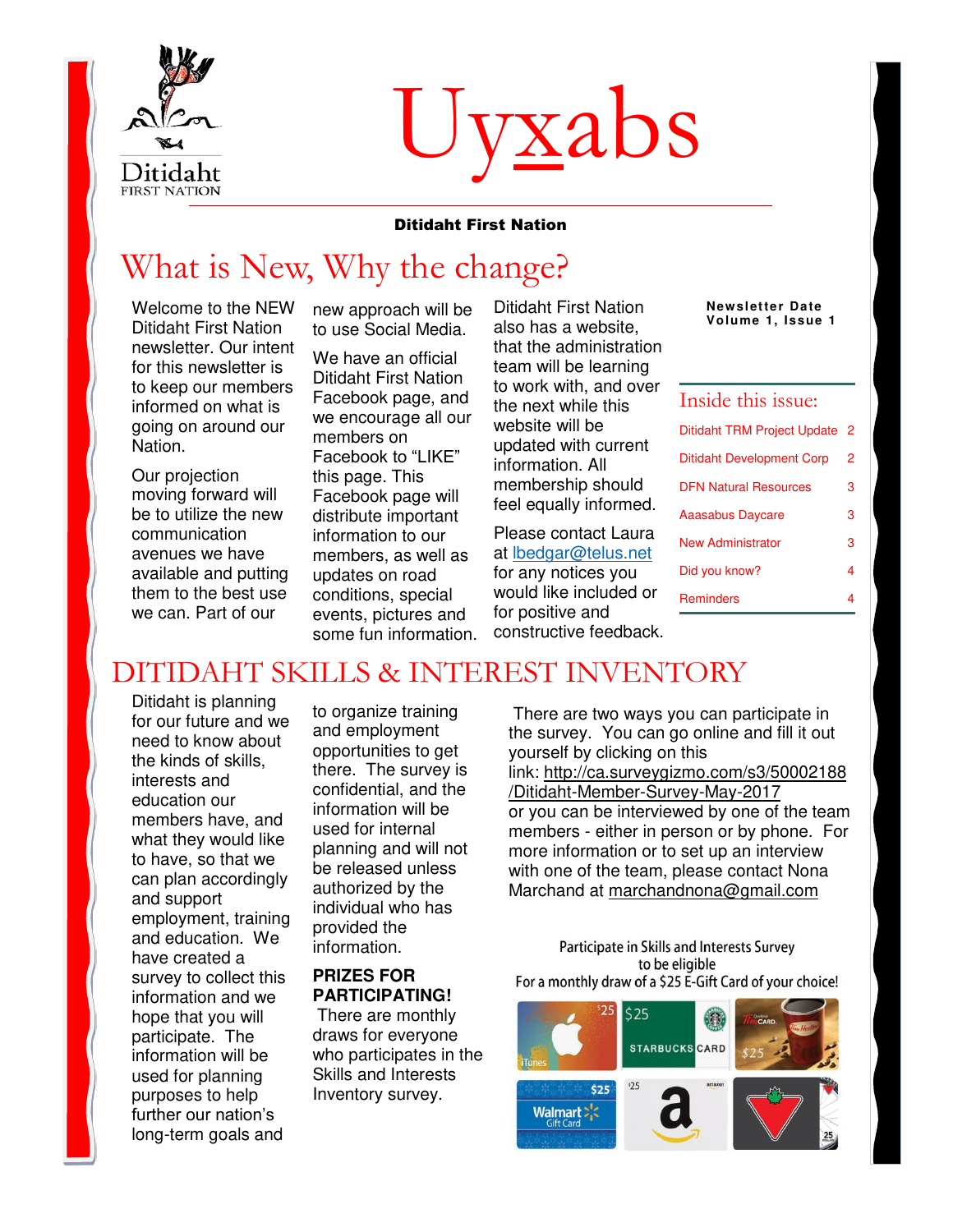# Ditidaht TRM Project Updates

Based on objectives in our Comprehensive Community Plan, this year we received funding through Treaty Related Measures for the following projects:

- 1. Village Plan Update: This project will update the physical infrastructure from the 2001 Village Plan and incorporate different kinds of social considerations and other factors that are important.
- 2. Governance Capacity Development: This project is in its  $2<sup>nd</sup>$  year and is designed to support progress on the technical aspects of governance (such as laws, policies, management structures) and also supports the capacity of membership to engage as active citizens of Ditidaht selfgovernance.
- 3. Ditidaht Comprehensive Learning Strategy: This Project features on supporting the long-term success of DFN Governance, administration economic and social development endeavors by identifying and planning for capacity development of our people. Based on a vison and input from our members, other First Nation's experiences and information from learning institutions and resources. This will help build our nation now and into the future.
- 4. Ditidaht Skills and Inventory: See FRONT PAGE:

All projects are being guided by the core values identified in our Comprehensive Community

Plan and are being developed in close consultation with Ditidaht Advisory committees for each project, DFN administration, staff and leadership. Information and consultations on these projects will continue to be part of Community Engagement Sessions.

## Ditidaht Development Corp.

The Ditidaht First Nation recently purchased the properties that lie between the Malachan Reserve and the Caycuse River connecting to the Windsurf Park. The 150 hectares were purchased with a financial contribution from the province as well as revenue generated by DDC Forestry. DDC is also working with the province, in advance of Treaty settlement, to lease the existing Windsurf Park and double the

size of the campsite to include RV sites and power to the site. Road building has begun, a web site for reservations is being developed and a good portion of the expansion is expected to be ready for the summer of 2019. DDC has begun logging north of Malachan on another Block purchased from Island Timberlands in an effort to recoup the expense of the land purchase as well as assist with

the Park expansion costs. This project will provide training and employment opportunities and increase tourism markets and revenues.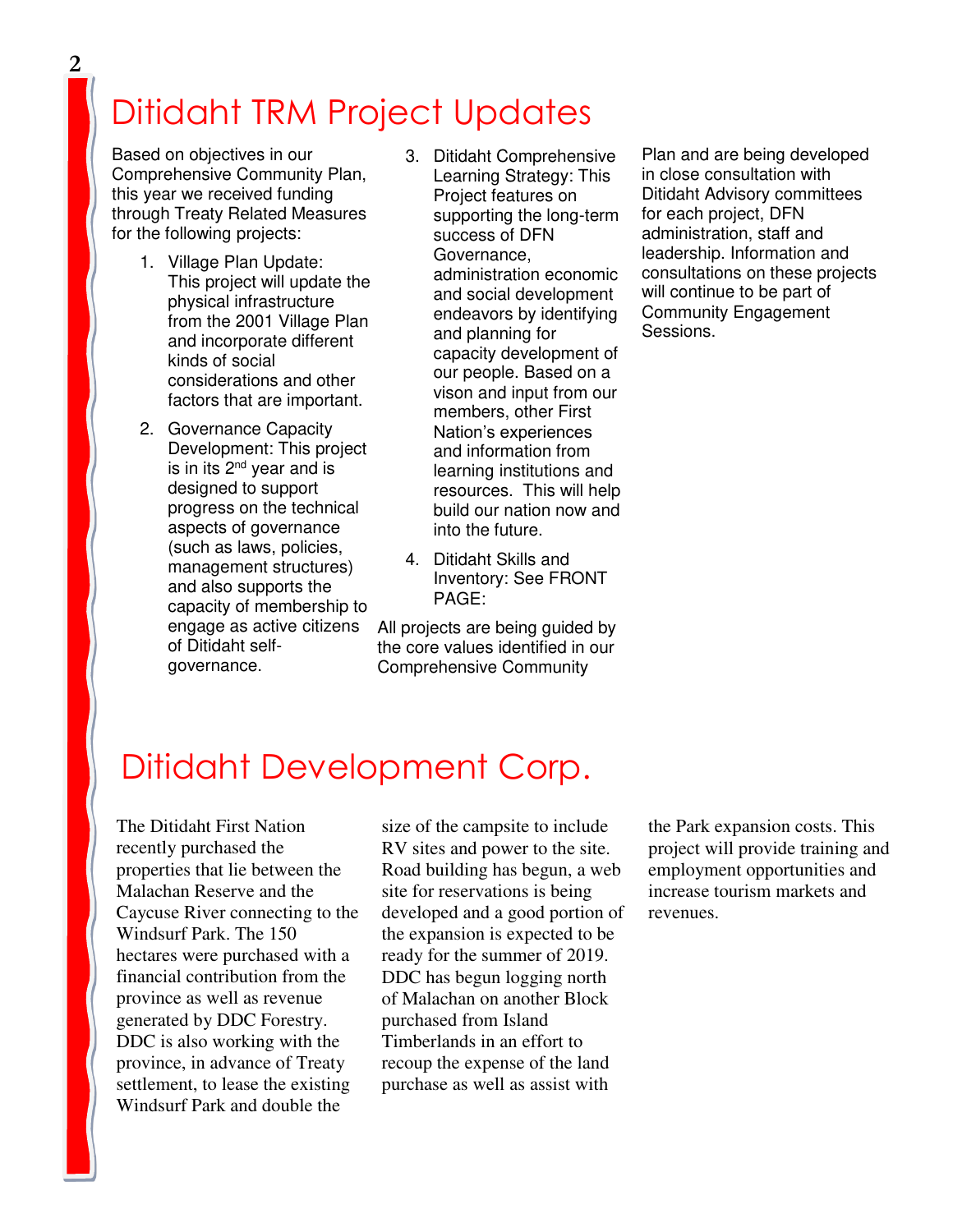## DFN – Natural Resource Update – Feb 20, 2019

The DFN Resource office has an on-going fisheries restoration project with the logging companies and Parks Canada that operate within DFN Territory. The group is called the Cheewhat Watershed Restoration Working Group.

The project goal is the longterm habitat restoration of the sockeye tributaries that flow into Cheewhat lake. That were damaged in the late 1980's by logging in the upper sections of the tributaries S-1, S2, S-3. Parks Canada is funding the habitat

restoration work/studies that are required to start/plan this long-term restoration work for the area that is within the Pacific Rim National Park-West Coast Trail Unit.

The sockeye run up the Cheewhat River in June/July annually and hold in Cheewhat Lake until the fall rains start and then spawn in the smaller tributaries that flow into Cheewhat Lake on the west side.

In September/October 2018 Parks Canada funded a Fisheries Field Technician

training course at Nitinat, the course was for 3-weeks. There were 4-Ditidaht members that attended the course, and all received their certificates. The trainees also took part in spawning surveys on the tributaries.

Ditidaht Fisheries is hoping to expand habitat/spawning surveys though out the whole of the Nitinaht Watershed in the future to monitor the state of the salmon bearing streams.

## Asaabuus Daycare News and Reminders

The Daycare is successful in, yet another proposal grant they have applied for from the First Peoples Cultural Council. This funding is going to be big with this funding and will now allow the center to reach a 4 hr. a day, full language immersion program for the fall.

The daycare children, pre k and kindergartens will all

benefits from this funding and program.

The Daycare is in partnership with the school and will work towards this goal as one with the elders support and knowledge.

**As a Reminder:** 

**Pick up time is 4:45pm. Closing staff need adequate time to attend to closing duties. If you know you will be late, please arrange alternate pick up, and assure the staff are aware of who the pickup person will be.** 

### Welcome our New Administrator Jeneen Hunt

Let's all Welcome Jeneen, to our Nation, as she has recently started the position as Administrator.

Jeneen has an MBA in Management through Royal Roads University and enjoys working for First Nation

Organizations. Jeneen has come to the DFN from Cowichan, her parents are Amelia (Lafortune) and Gordon Elliott. Over the last 10 years, Jeneen has been working as the Band Administrator and Chief Executive Officer Kwikwasutinuxw Haxwamis,

Kwakiutl, and Musgamagw Dzawada'enuxw Tribal Council. Through these positions, Jeneen has gained the skills in experience ad Administrator, Health Director, Education Coordinator, Capital & Housing and a bit of Economic Development.